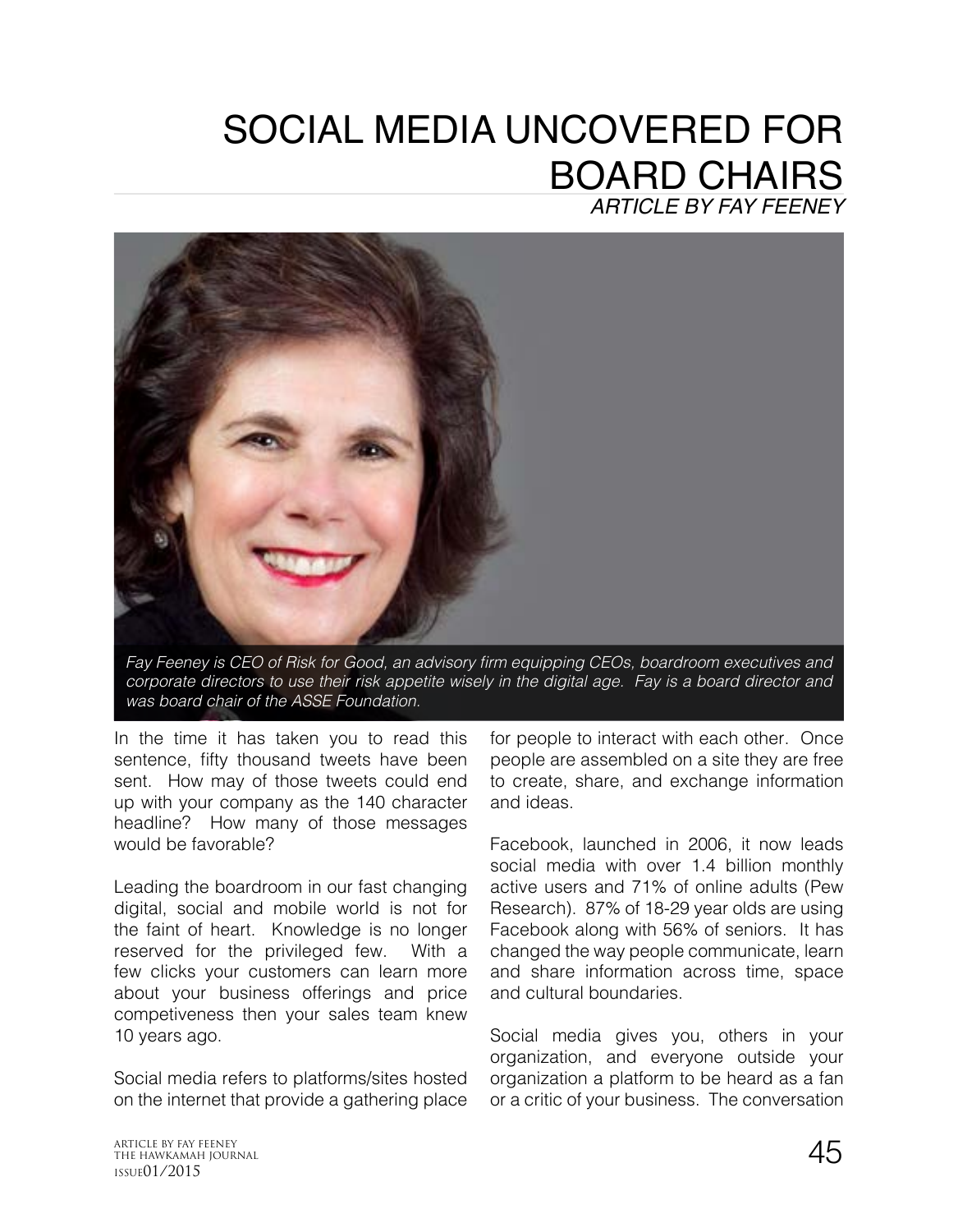happens with or without your business participating. Your boardroom can choose to ignore the conversation, or be advantaged by gaining insights from it.

Traditional sources of information such as newspapers, magazines, television, paid advertising, and trade shows are rapidly declining in authority. The global trend is toward social media as a primary source of information for younger generations and their primary channel of communication. This trend is occurring at a rapid rate with the cost of social media being significantly lower than the traditional alternatives. And the primary tool, the Smartphone, is ubiquitous in even the developing world. So effectively there are no "barriers to entry".

Social media's growth is driving global connectivity: there are 1.7 billion people today with active social media accounts using mobile devices; there are 3 billion people with active internet usage, nearly half the total population of our planet. Internet connectivity has become indispensable to our modern economy and will continue to grow.

Mark Bonchek, Founder of thinkORBIT, suggests leaders adopt "a new way of thinking about our changing world – to engage people who are connected and empowered by digital technologies"

The issues for board chairs to consider are:

- How do I introduce social media to our board so they understand its significance?
- Are our directors and executive team using social media to leverage our knowledge of customers, competitors, investors, employees and stakeholders?
- What conversations are happening now on social media that are relevant to the

development and execution of our business strategy? How can we shape these conversations?

• Do we understand the risks associated with social media? Are we prepared to manage them?

Social Media is Emerging as a Boardroom Agenda Item

In speaking with board chairs and corporate directors on the business relevance and risk associated with social media I often hear the response, "I don't use social media but our folks have it covered."

If you really believe your company has it covered, continue to build competencies for your directors to govern it. You may encounter challenges. Mark Twain said "What gets us into trouble is not what we don't know, but what we know for sure that just ain't so."

Your CEO will appreciate it if you begin the inquiry by asking "We want a briefing on how social media is being used strategically for our business. How can we help you talk about it with our board? We're interested in learning about the conversations that include our customers, investors, competitors, and employees to begin our exploration. We also want to understand the policies and compliance processes that govern the use of social media by employees, investor relations, and our board."

Ask about plans to ensure that reputation risk vulnerabilities created by social media are mitigated. Verify there is on-going monitoring on relevant social media sites for your brand. Holly Gregory, Corporate Governance Partner at Sidley Austin recently gave this wise counsel: "Companies must plan for social media in advance & agree on 'what is a crisis': how to handle it, when to escalate & communicate on it."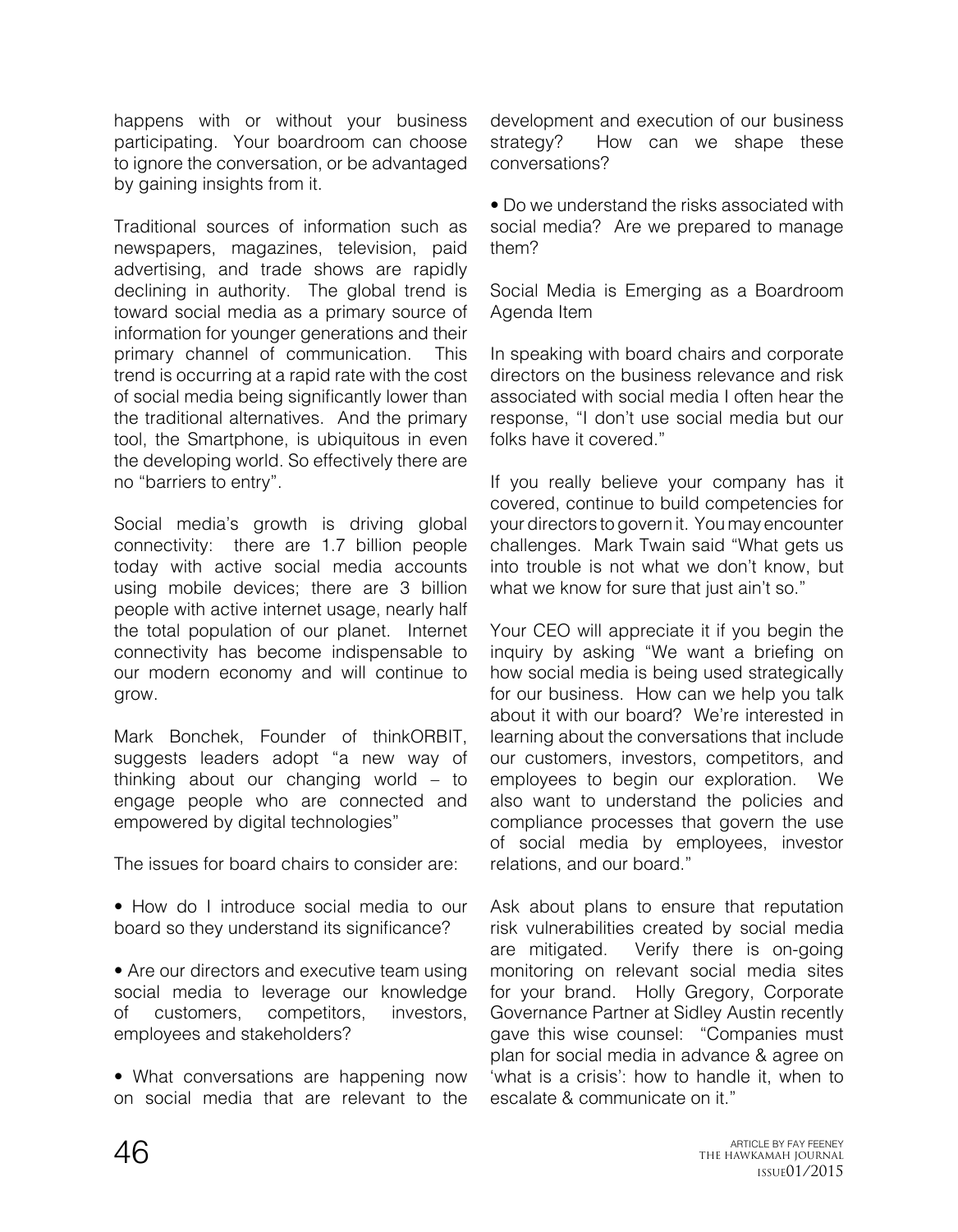Speak individually with your directors. Assess their interest and willingness to build expertise on digital innovations including social media, cyber security, cloud, etc. Directors are being asked to manage and understand areas not required of them in the past, just like the other employees at your company.

This is very important to your firm's success. It will take time. It is a process, not an event. Build it into your board calendar. You want to know about the social media platforms being used within your business, and also within your industry. Allow yourself exposure to social media, how the platforms work, and how they can drive a company's success or failure.

Much of the opportunity to use social media as a strategic tool happens when you can see how it works. None of this requires your directors to be tweeting but it does make sense for them to make time to learn how it works. The goal is to use your digital knowledge to elevate your business strategies.

## *HAS YOUR BOARD PUT SOCIAL MEDIA ON THE AGENDA?*

| YES (35%) | NO (65%) |
|-----------|----------|
|-----------|----------|

In a recent Corporate Board Member survey of NYSE public company directors entitled "What Directors Think 2015," 35% of respondents said their board had discussed social media risk as an agenda item in the past year?